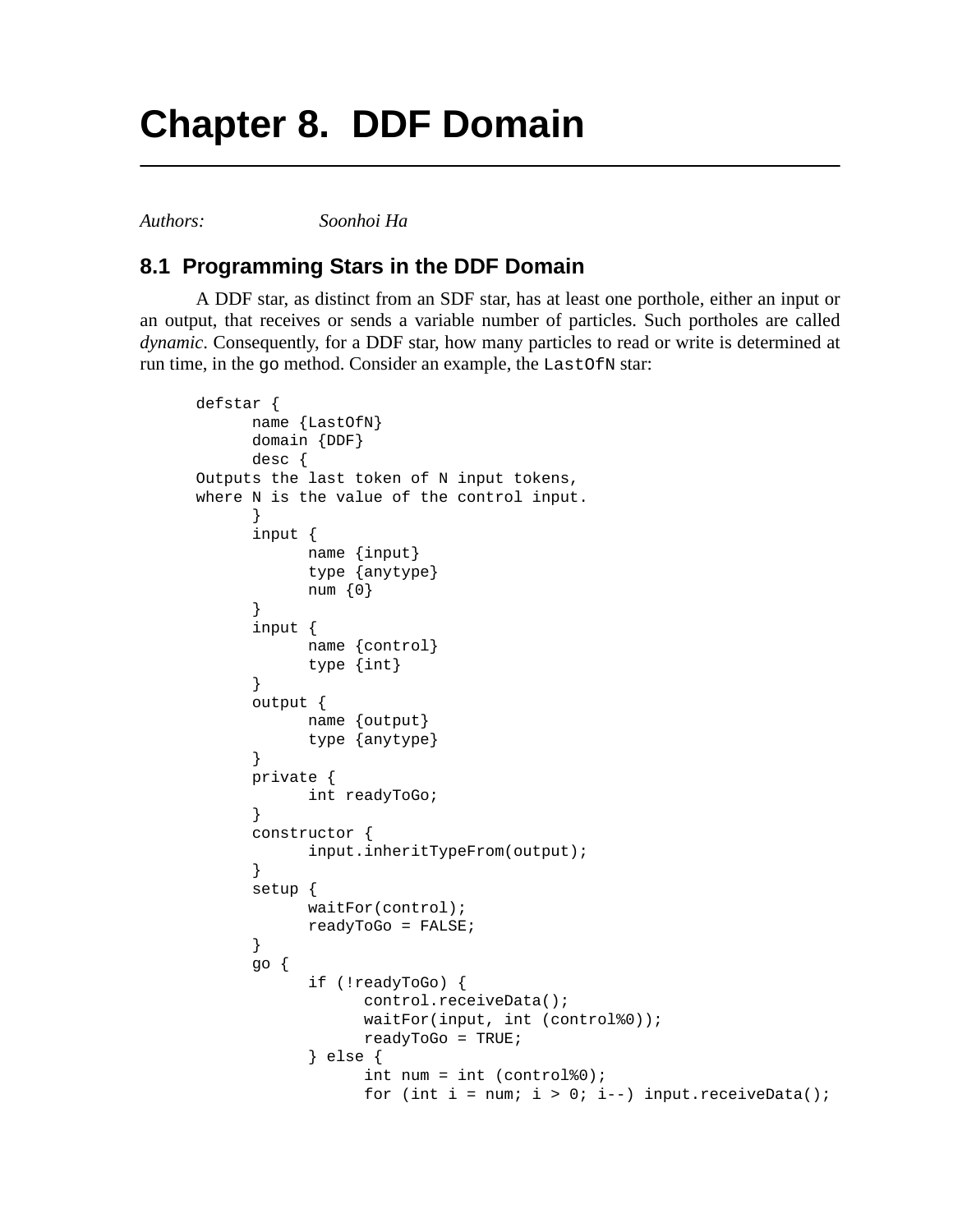```
output%0 = input%0;
            output.sendData();
            waitFor(control);
            readyToGo = FALSE;
      }
}
```
The LastOfN star discards the first *N-1* particles from the input porthole and routes the last one to the output porthole . The value *N* is read from the control input. Since the control data varies, the number of particles to read from the input porthole is variable, as expected for a DDF star. We can specify that the input porthole is *dynamic* by setting the num field of the input declaration to be 0 using the preprocessor format:

num {0}

The firing rule of the star is controlled by the waitFor method of the DDFStar class (actually, it is defined in the base class, DynDFStar). The waitFor method takes a porthole as an argument, and an optional integer as a second argument. It indicates that the star should fire when amount of data specified by the integer (default is 1) is available on the specified port. In the above example, the setup method specifies that the star should first wait for a control input. When a control input arrives, the go method reads the control value, and uses wait-For to specify that the star should fire next when the specified number of inputs have arrived at input. The private member readyToGo is used to keep track of which input we are waiting for. The line

for (int i = num;  $i > 0$ ; i--) input.receiveData();

causes the appropriate number of inputs (given by num) to be consumed.

The next example is a DDF star with a dynamic output porthole: a DownCounter star.

```
defstar {
      name {DownCounter}
      domain {DDF}
      desc { Count down from the input value to zero. }
      input {
            name {input}
            type {int}
      }
      output {
            name {output}
            type {int}
            num {0}
      }
      go {
            input.receiveData();
            for (int i = int (input%0) - 1 ; i >= 0; i--) {
                  output%0 << i ;
                  output.sendData();
            }
      }
```
}